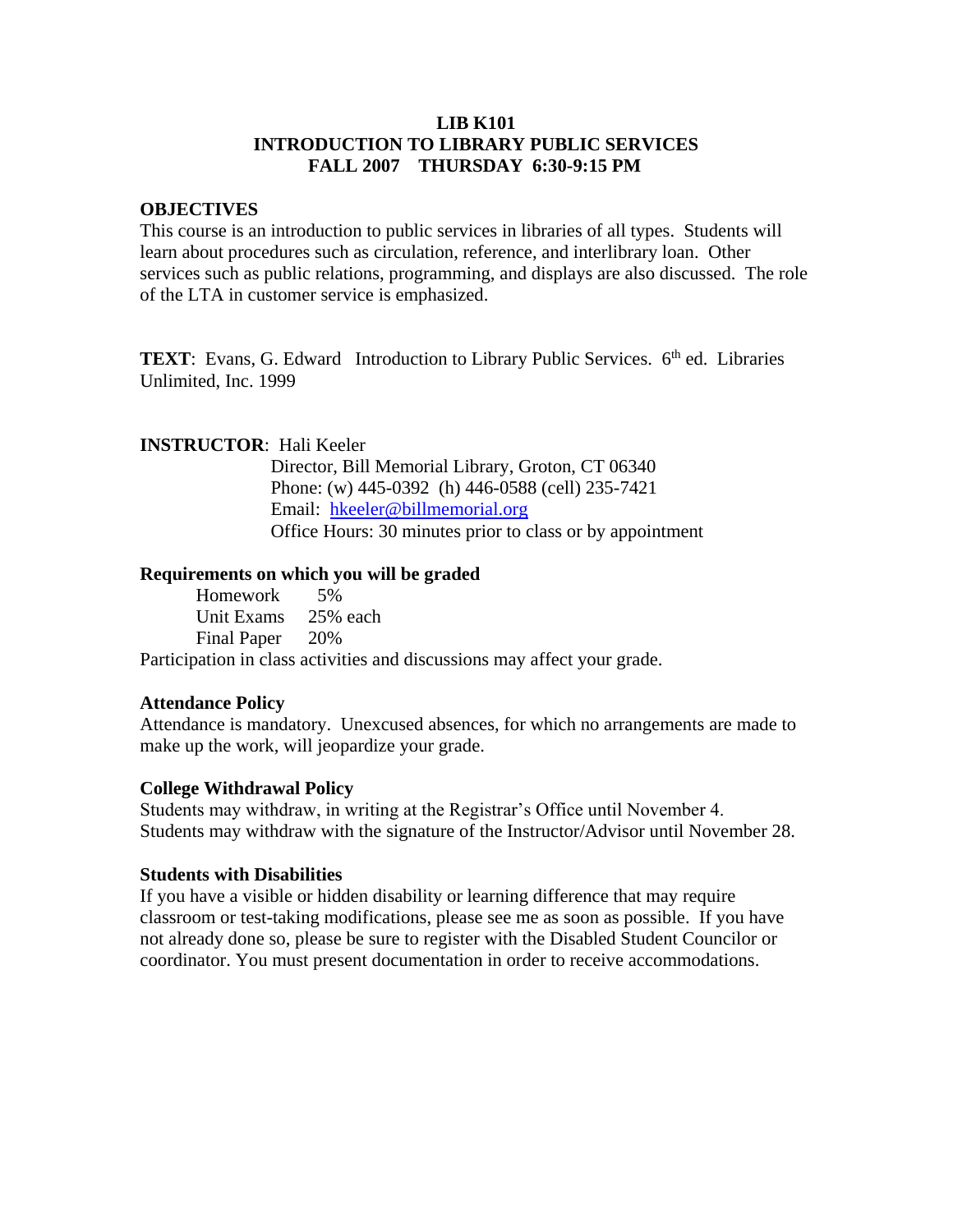## **Syllabus**

## **UNIT I: Nuts and Bolts**

- 8/30 The role and philosophy of public service; public service in different types of libraries. Chapter 1 in text
- 9/6 Circulation services Chapter 6
- 9/13 Information/Reference Services; Reader's Advisory; Reserves Chapter 2 [pp29-36,51-62; Chapter 3 [pp67-91,106-109]; Chapter 7
- 9/20 Special Collections, Serials, Media Chapter 8 [pp277-284], 9, 10 [pp347-351]
- 9/27 Interlibrary loan Chapter 5 [pp173-193, 197-201]

# **Unit II: People**

- 10/4 Exam 1 Library Patrons; Customer Service Chapter 2, [pp38-43] *By any other name, they're still our customers*, AL 8/97 *Reader's Advisory 101*, Library Journal 11/1/2003 Handout
- 10/11 Children's Services; Patrons with Special Needs

Connor, Jane Gardner: Children's Library Service Handbook Chapter 1, 2 [in most libraries, check reQuest] *The bottom line: reflections on the role of youth services librarians*, School Library Journal 12/2003 **Handouts**